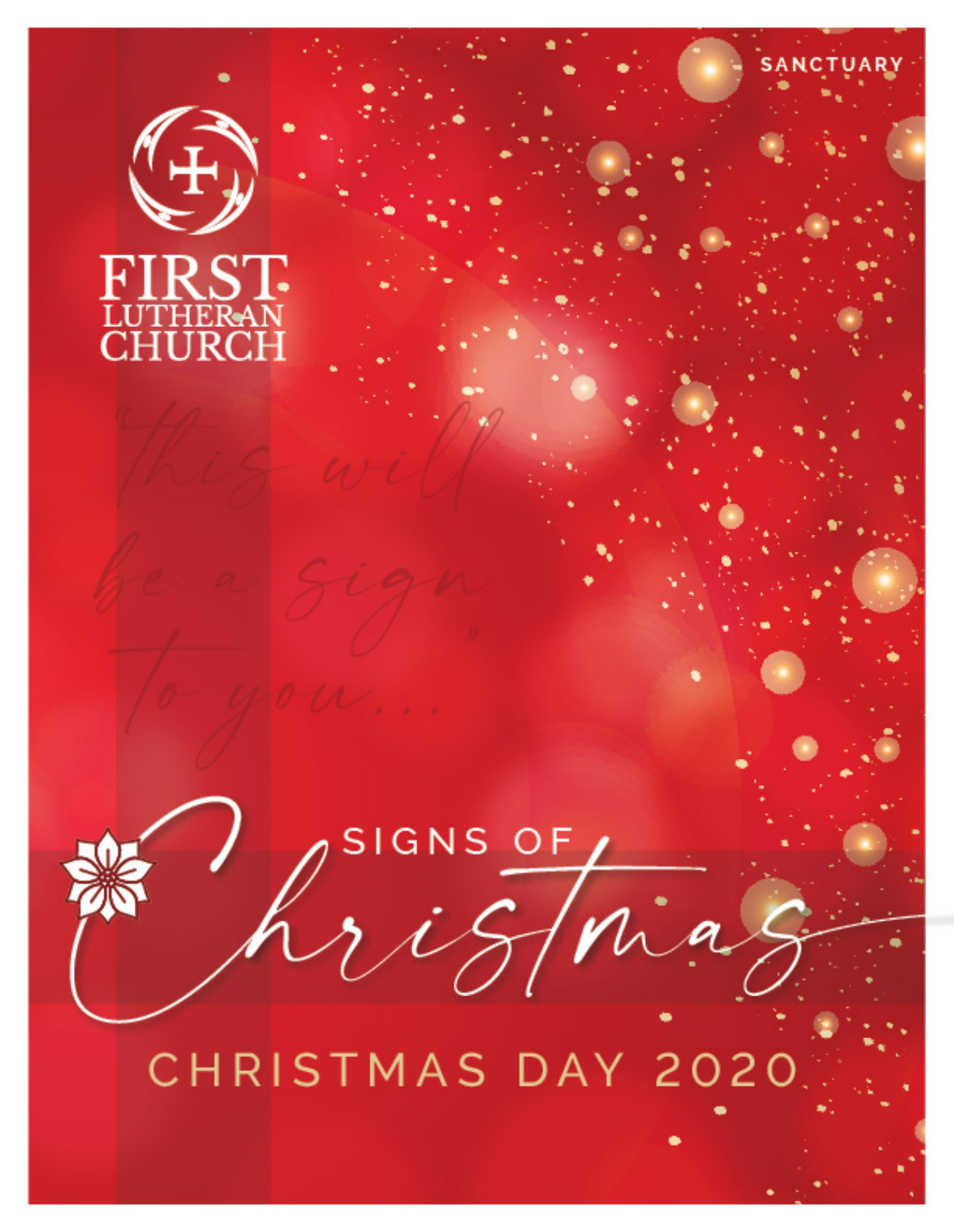# **December 25, 2020:** *Christmas Day*

## **WORSHIP PARTICIPANTS**

**Message Pastor Stephanie Tollefson Assisting Pastor Pastor Marty Tollefson Music Minister Michael Olson**

## **WELCOME from Sr. Pastor Corey Bjertness**

#### **PRELUDE:**

*Angels We Have Heard on High/The First Noel* -- arr. Gary Lanier Gene Okerlund, trumpet; Michael Olson, accompanist

#### **VOCAL ENSEMBLE:**

*I Heard the Bells on Christmas Day* -- arr. Gert Walter Marla Fogderud, Naomi Wawers, Andrea Fogderud, vocalists Michael Olson, accompanist

## **ADVENT WREATH LIGHTING AND READING:** Isaiah 60:1-3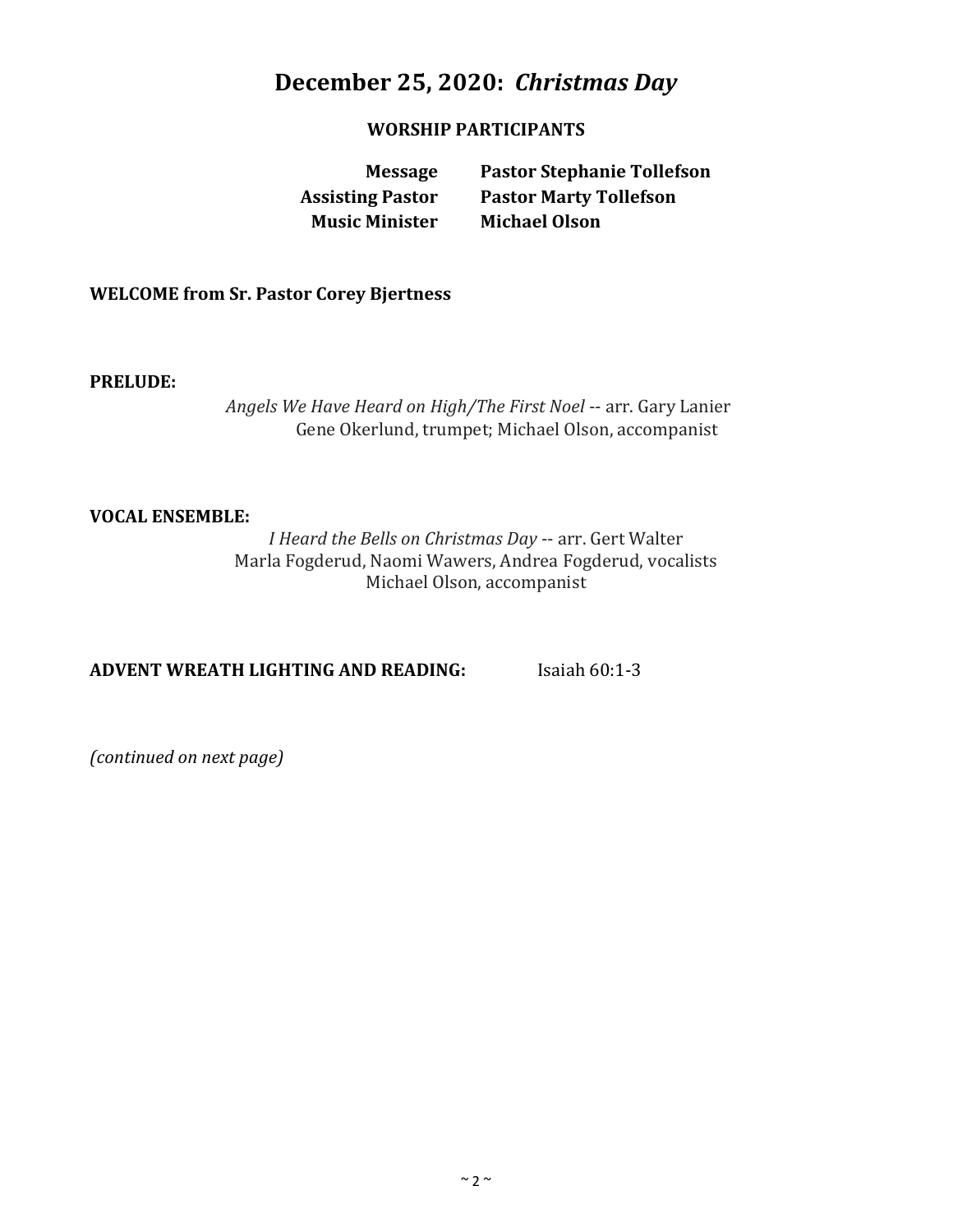**CONGREGATIONAL CAROL** *O Come, All Ye Faithful* (ELW 283)

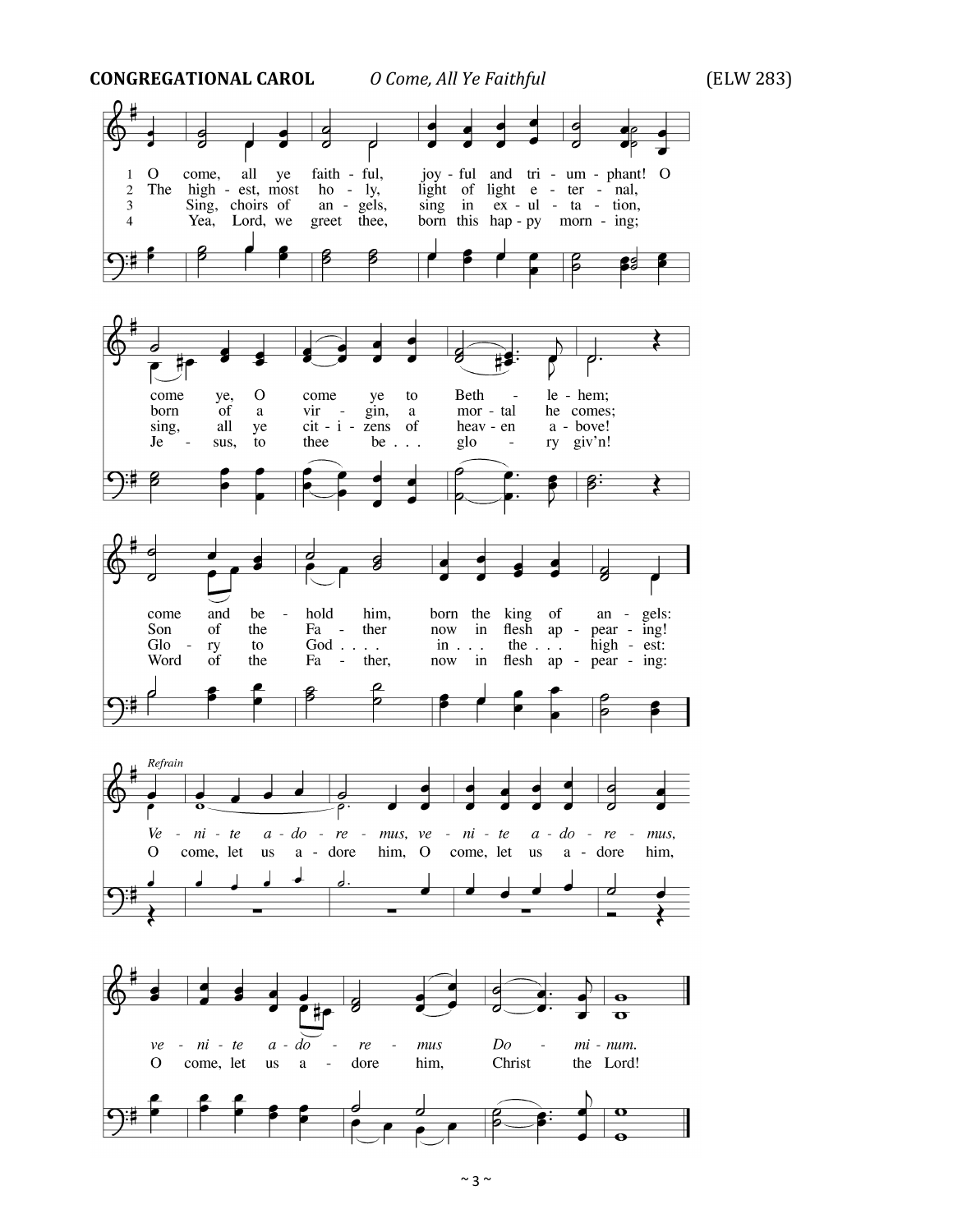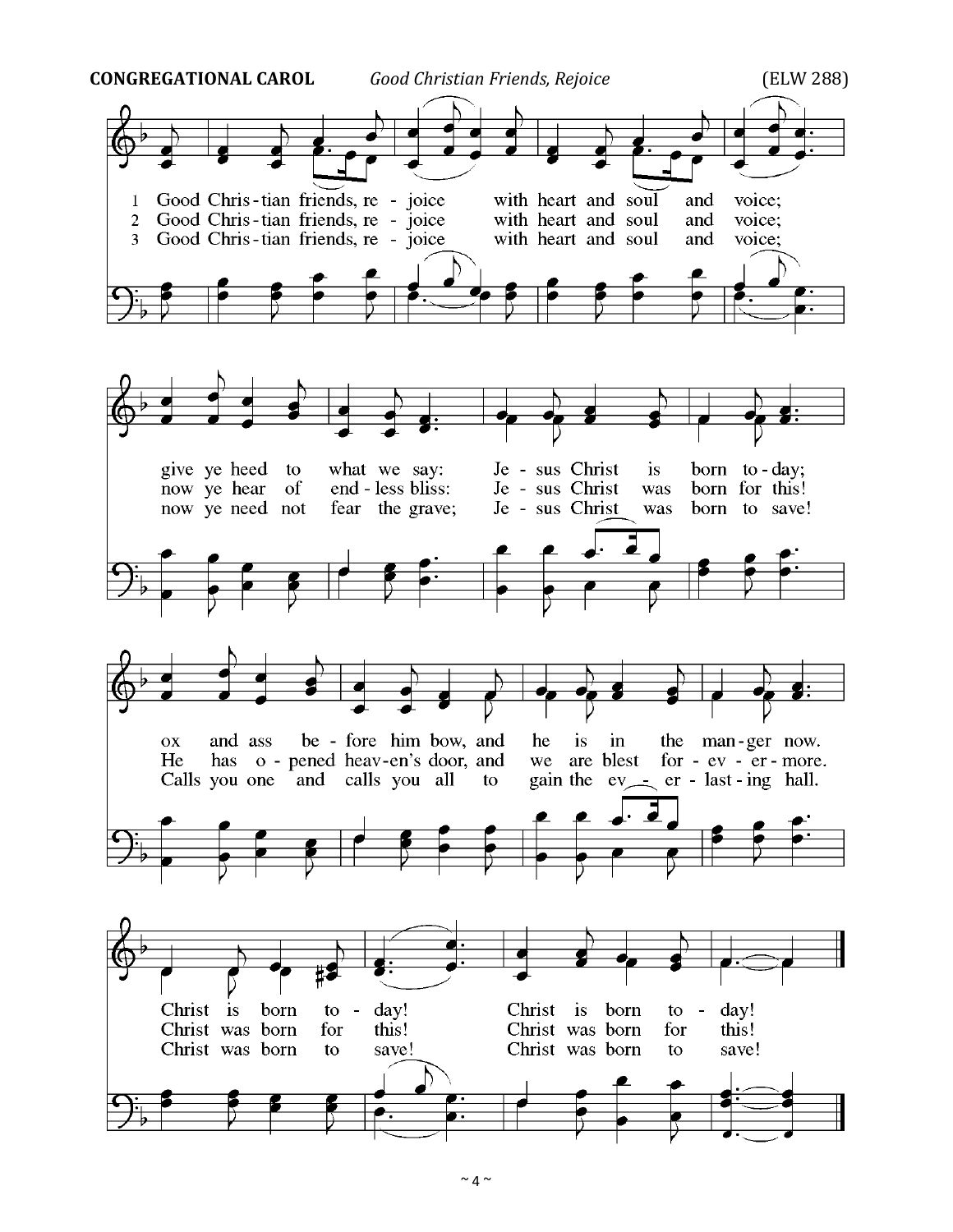## **SPECIAL MUSIC:**

*Infant Holy, Infant Lowly --* Polish Carol David Ferreira, vocalist Alex Rydell, violin Michael Olson, accompanist

## **SCRIPTURE READINGS:**

# Psalm 96:11-13 Matthew 1:18-25

#### **SPECIAL MUSIC:**

*O Tannenbaum* Alex Rydell, violinist

**MESSAGE:** Pastor Stephanie Tollefson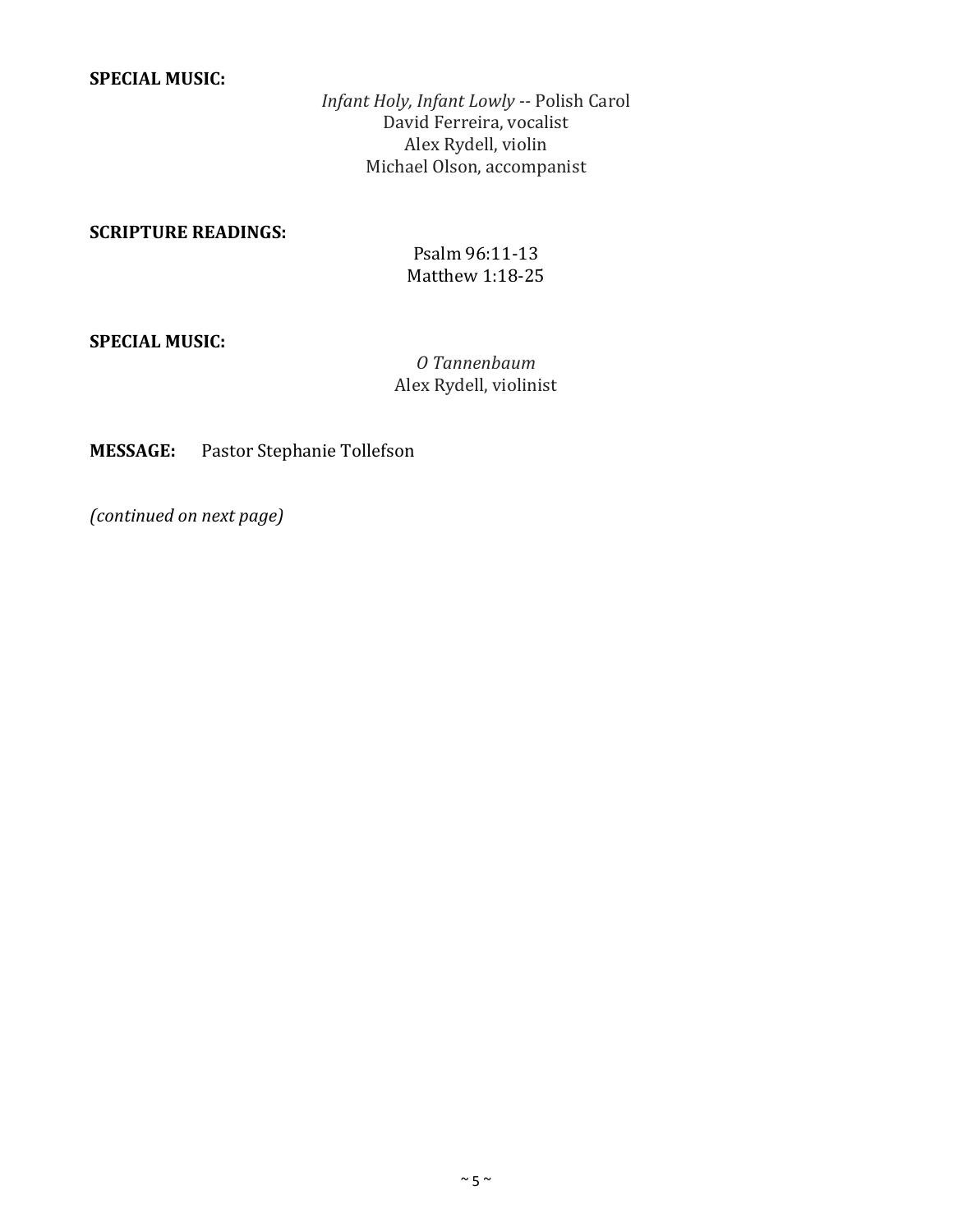*O Christmas Tree, O Christmas tree, How lovely are your branches! O Christmas Tree, O Christmas tree, How lovely are your branches! Your boughs so green in summertime Stay bravely gree in wintertime O Christmas tree, O Christmas tree, How lovely are your branches!*

*O Christmas Tree, O Christmas tree, Of all the trees most lovely; O Christmas Tree, O Christmas tree, Of all the trees most lovely. Each year you bring to us delight With brightly shining Christmas light! O Christmas Tree, O Christmas tree, Of all the trees most lovely.*

*O Christmas Tree, O Christmas tree, We learn from all your beauty; O Christmas Tree, O Christmas tree, We learn from all your beauty. Your bright green leaves with festive cheer, Give hope and strength throughout the year. O Christmas Tree, O Christmas tree, We learn from all your beauty.*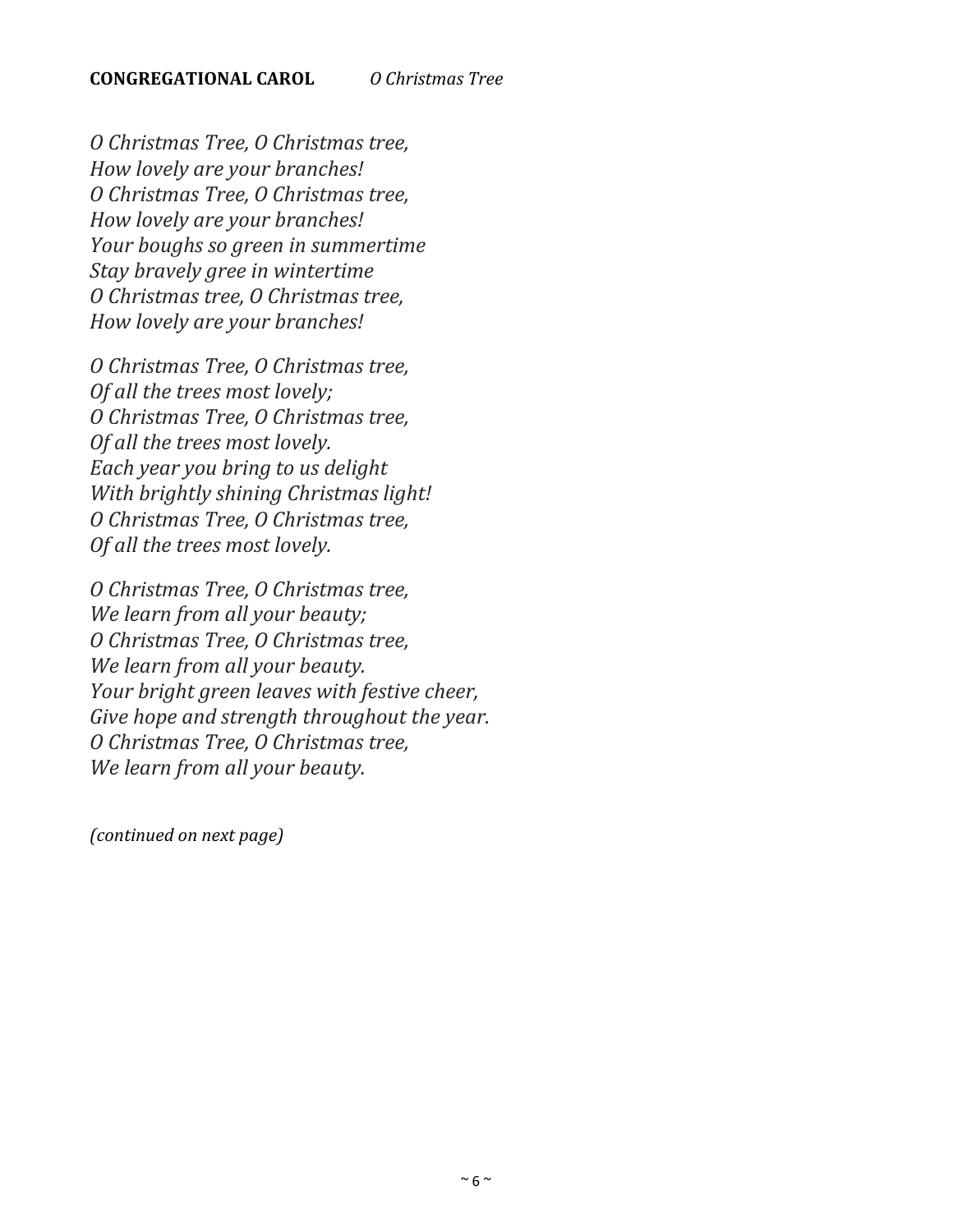### **HOLY COMMUNION**

#### **WORDS OF INSTITUTION**

**LORD'S PRAYER:** *(spoken by the congregation)*

**Our Father, who art in heaven, hallowed be thy name, thy kingdom come, thy will be done, on earth as it is in heaven. Give us this day our daily bread; and forgive us our trespasses, as we forgive those who trespass against us; and lead us not into temptation, but deliver us from evil. For thine is the kingdom, and the power, and the glory, forever and ever. Amen.**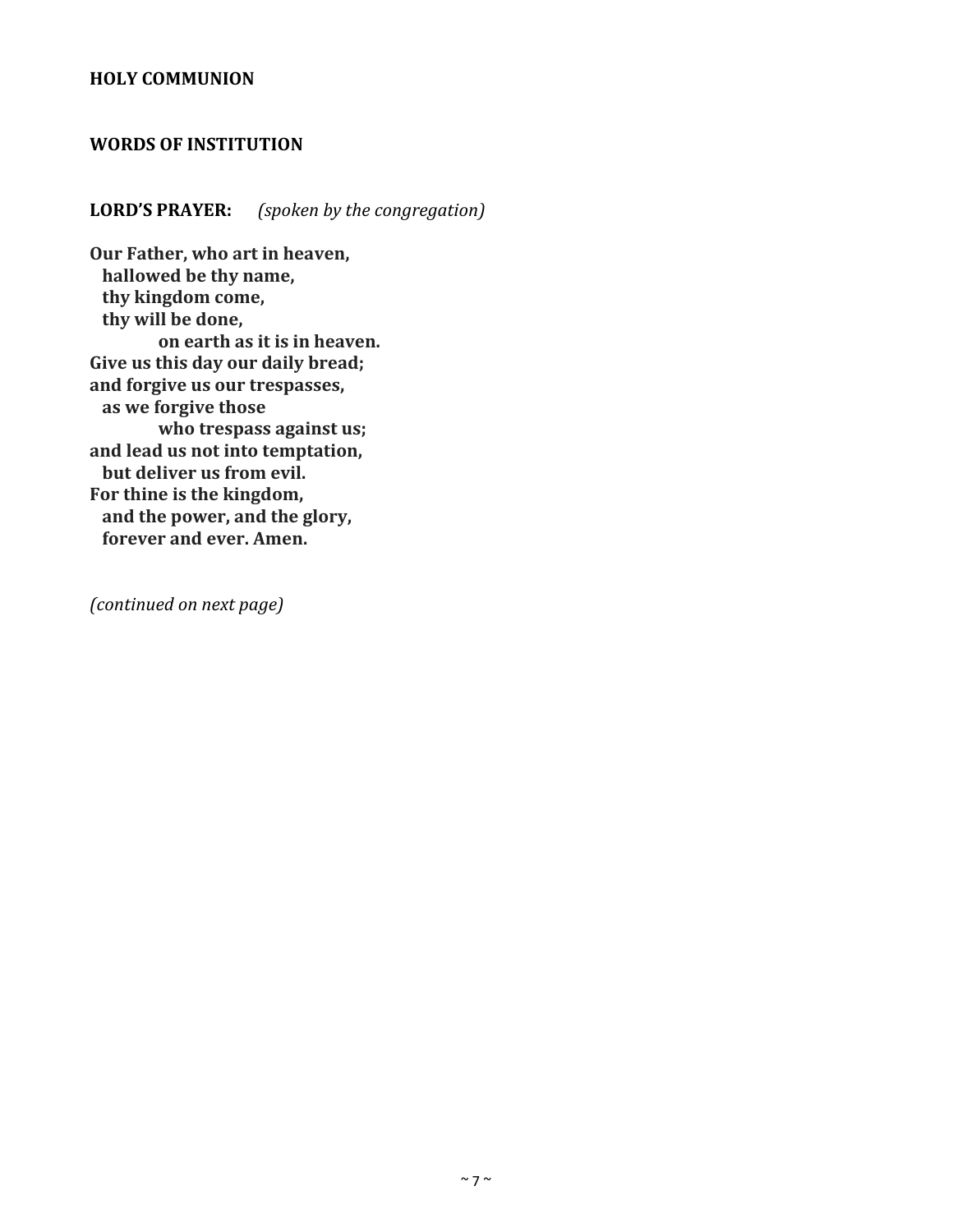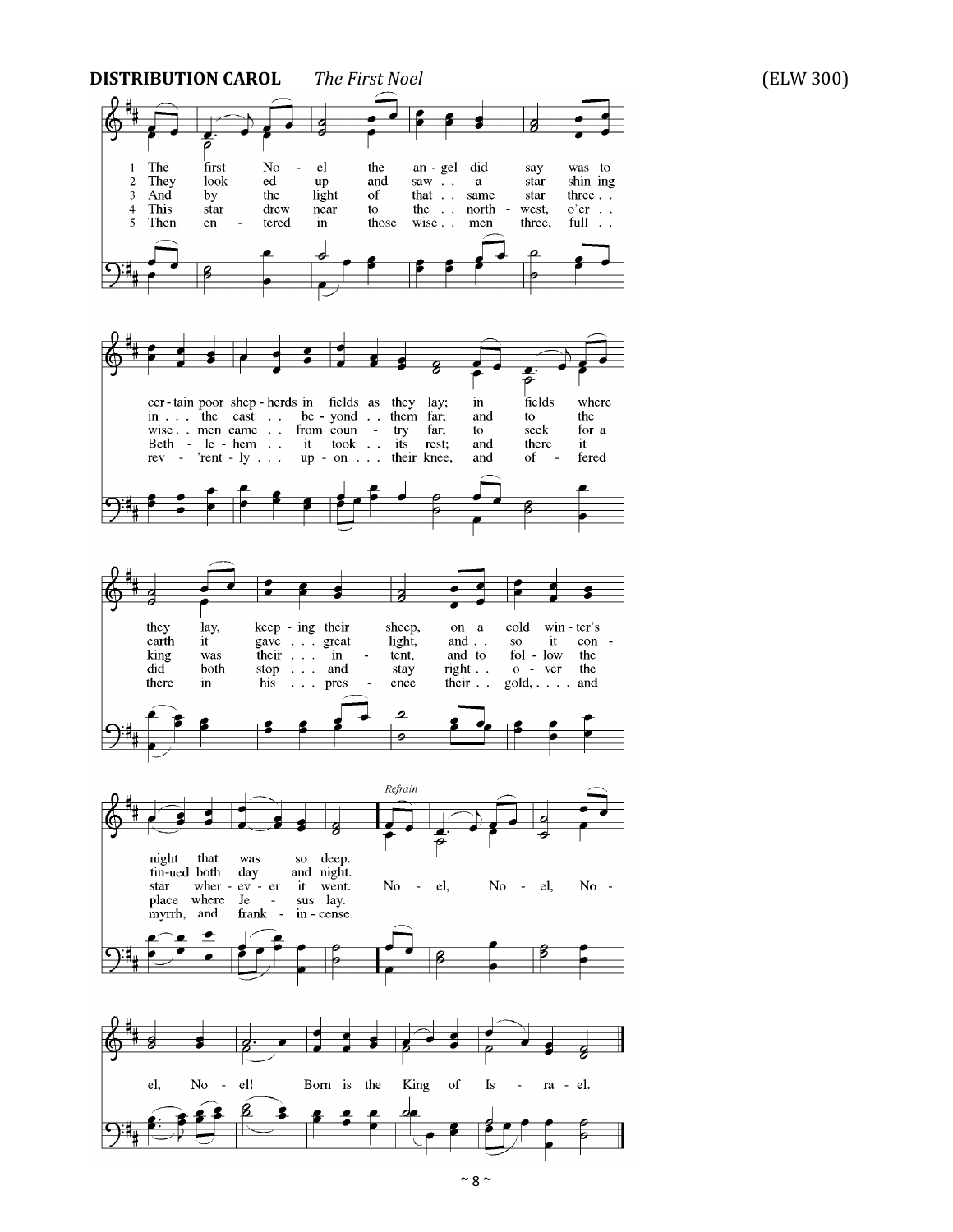#### **POST-COMMUNION PRAYER**

- P: *Immanuel, God is with us! May the body and blood of our Lord Jesus Christ, who was born in Bethlehem and lives today in your heart, strengthen you, and keep you, and unite us all together in the gift of his holy light.*
- **C: Amen.**

#### **BLESSING & BENEDICTION**

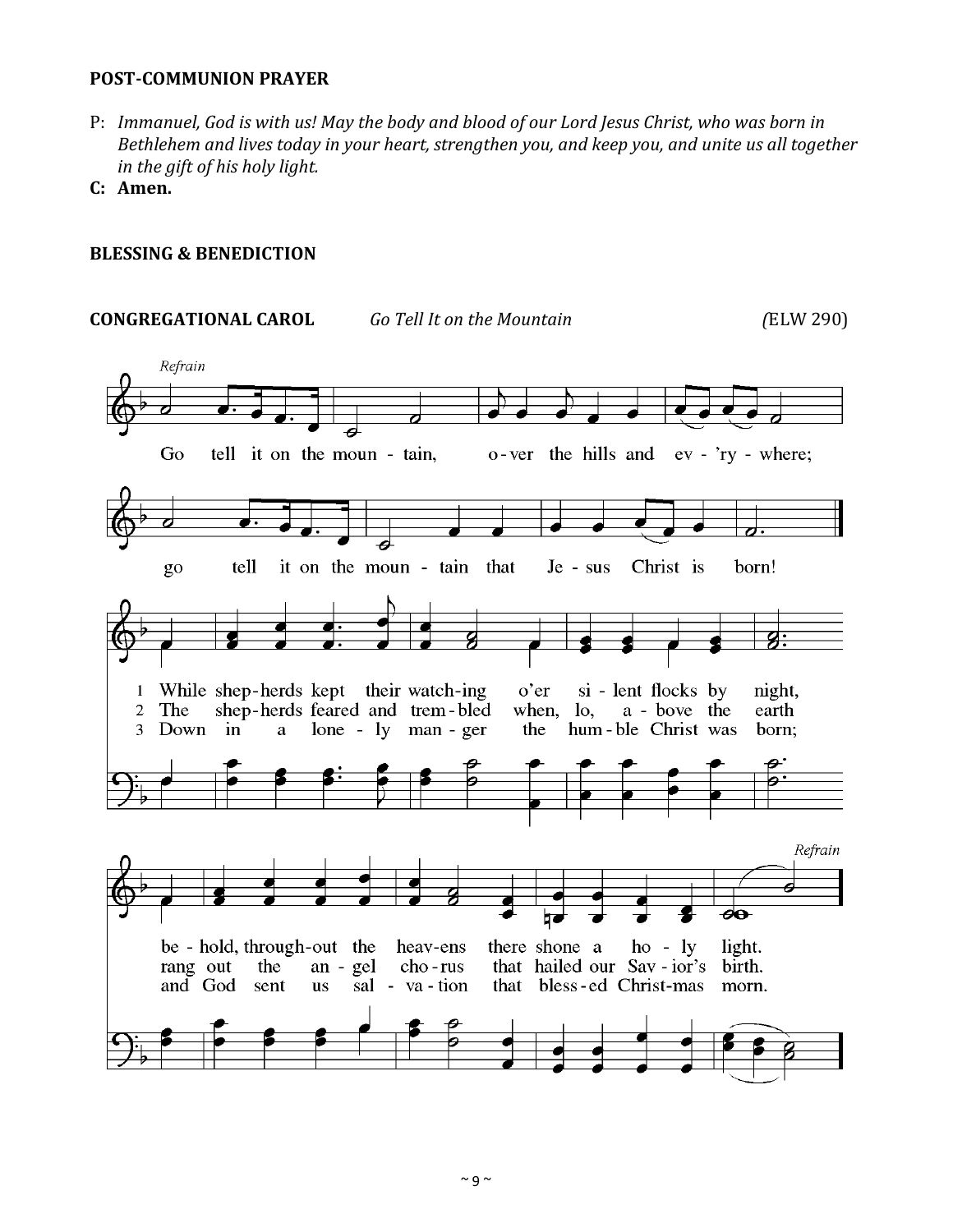## **POSTLUDE:**

# *Christmas Joy Medley* – arr. Gary Lanier Gene Okerlund, trumpet; Michael Olson, accompanist

*Order of worship printed from Sundays and Seasons.com. Copyright 2015 Augsburg Fortress. All rights reserved. Reprinted by permission under Augsburg Fortress Liturgies Annual License # 13275-L. Music Reprinted under OneLicense.net #721505*